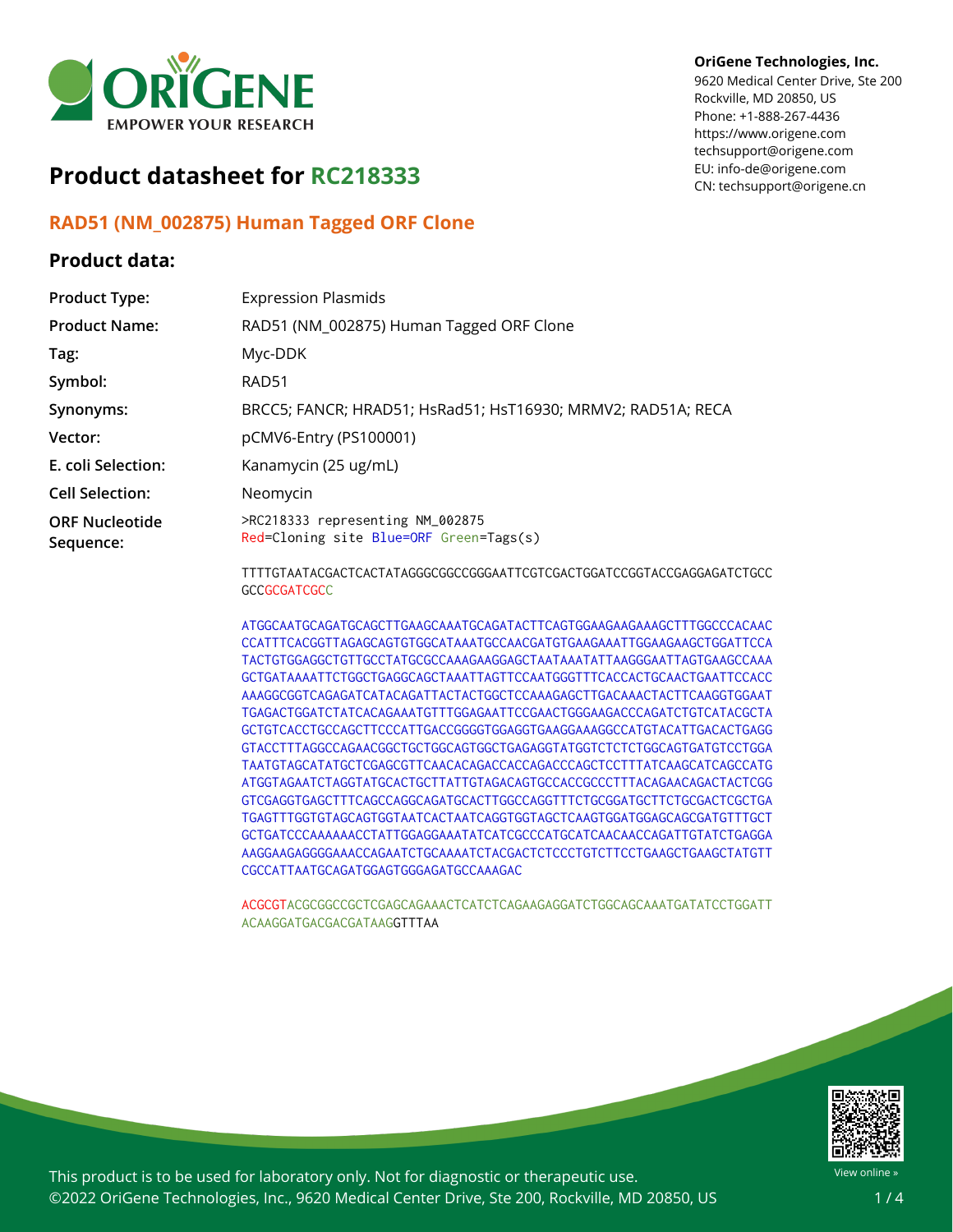



\* The last codon before the Stop codon of the ORF

#### **Plasmid Map:**



**ACCN:** NM\_002875

This product is to be used for laboratory only. Not for diagnostic or therapeutic use. ©2022 OriGene Technologies, Inc., 9620 Medical Center Drive, Ste 200, Rockville, MD 20850, US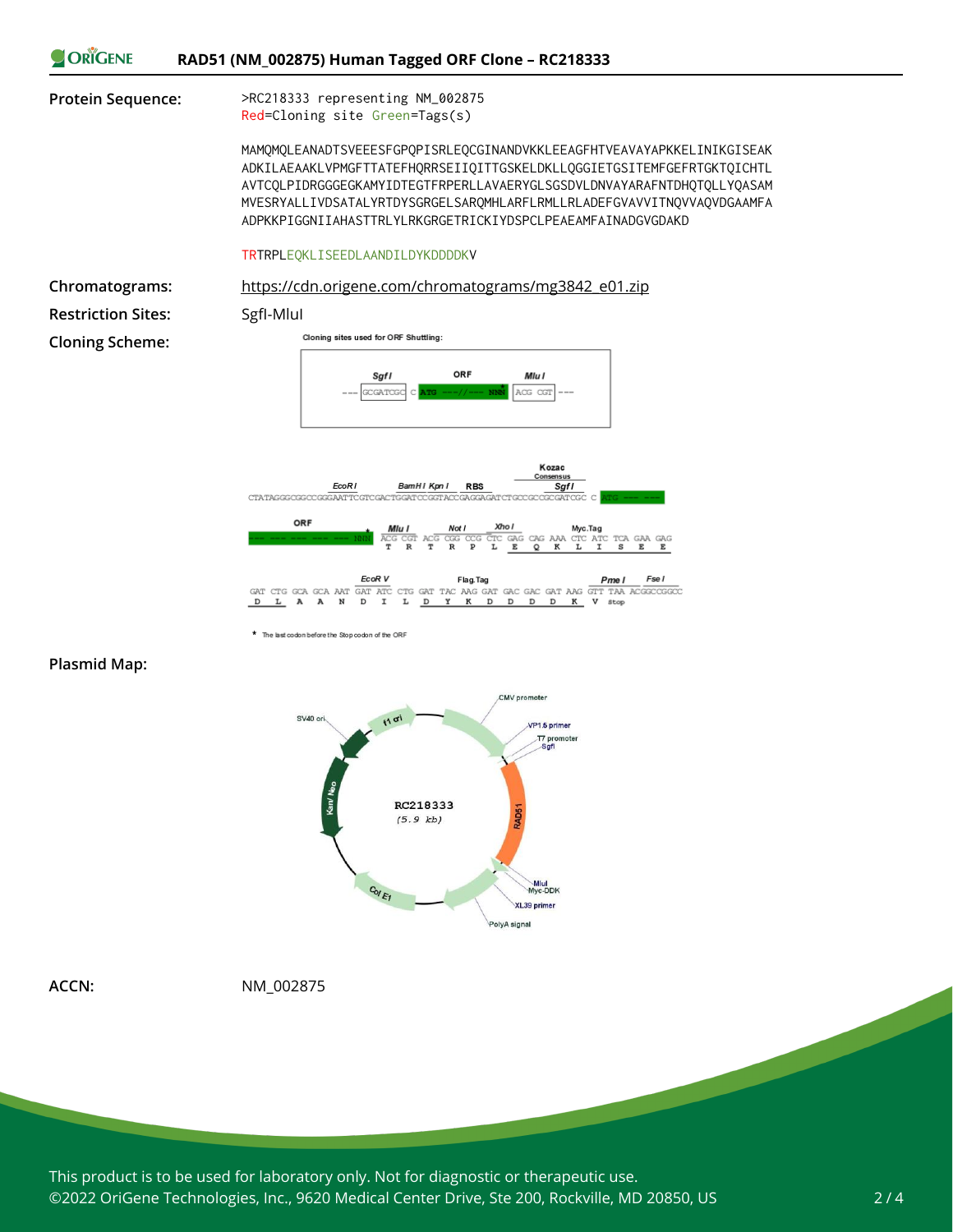| ORIGENE                       | RAD51 (NM_002875) Human Tagged ORF Clone - RC218333                                                                                                                                                                                                                                                                                                                                                                                                                                                                                         |
|-------------------------------|---------------------------------------------------------------------------------------------------------------------------------------------------------------------------------------------------------------------------------------------------------------------------------------------------------------------------------------------------------------------------------------------------------------------------------------------------------------------------------------------------------------------------------------------|
| <b>ORF Size:</b>              | 1017 bp                                                                                                                                                                                                                                                                                                                                                                                                                                                                                                                                     |
| <b>OTI Disclaimer:</b>        | Due to the inherent nature of this plasmid, standard methods to replicate additional amounts<br>of DNA in E. coli are highly likely to result in mutations and/or rearrangements. Therefore,<br>OriGene does not guarantee the capability to replicate this plasmid DNA. Additional amounts<br>of DNA can be purchased from OriGene with batch-specific, full-sequence verification at a<br>reduced cost. Please contact our customer care team at custsupport@origene.com or by<br>calling 301.340.3188 option 3 for pricing and delivery. |
|                               | The molecular sequence of this clone aligns with the gene accession number as a point of<br>reference only. However, individual transcript sequences of the same gene can differ through<br>naturally occurring variations (e.g. polymorphisms), each with its own valid existence. This<br>clone is substantially in agreement with the reference, but a complete review of all prevailing<br>variants is recommended prior to use. More info                                                                                              |
| <b>OTI Annotation:</b>        | This clone was engineered to express the complete ORF with an expression tag. Expression<br>varies depending on the nature of the gene.                                                                                                                                                                                                                                                                                                                                                                                                     |
| Components:                   | The ORF clone is ion-exchange column purified and shipped in a 2D barcoded Matrix tube<br>containing 10ug of transfection-ready, dried plasmid DNA (reconstitute with 100 ul of water).                                                                                                                                                                                                                                                                                                                                                     |
| <b>Reconstitution Method:</b> | 1. Centrifuge at 5,000xg for 5min.<br>2. Carefully open the tube and add 100ul of sterile water to dissolve the DNA.<br>3. Close the tube and incubate for 10 minutes at room temperature.<br>4. Briefly vortex the tube and then do a quick spin (less than 5000xg) to concentrate the liquid<br>at the bottom.<br>5. Store the suspended plasmid at -20°C. The DNA is stable for at least one year from date of<br>shipping when stored at -20°C.                                                                                         |
| RefSeq:                       | NM 002875.5                                                                                                                                                                                                                                                                                                                                                                                                                                                                                                                                 |
| <b>RefSeq Size:</b>           | 2254 bp                                                                                                                                                                                                                                                                                                                                                                                                                                                                                                                                     |
| <b>RefSeq ORF:</b>            | 1020 bp                                                                                                                                                                                                                                                                                                                                                                                                                                                                                                                                     |
| Locus ID:                     | 5888                                                                                                                                                                                                                                                                                                                                                                                                                                                                                                                                        |
| UniProt ID:                   | Q06609                                                                                                                                                                                                                                                                                                                                                                                                                                                                                                                                      |
| <b>Cytogenetics:</b>          | 15q15.1                                                                                                                                                                                                                                                                                                                                                                                                                                                                                                                                     |
| <b>Protein Families:</b>      | Druggable Genome, Stem cell - Pluripotency, Transcription Factors                                                                                                                                                                                                                                                                                                                                                                                                                                                                           |
| <b>Protein Pathways:</b>      | Homologous recombination, Pancreatic cancer, Pathways in cancer                                                                                                                                                                                                                                                                                                                                                                                                                                                                             |
| MW:                           | 36.8 kDa                                                                                                                                                                                                                                                                                                                                                                                                                                                                                                                                    |

This product is to be used for laboratory only. Not for diagnostic or therapeutic use. ©2022 OriGene Technologies, Inc., 9620 Medical Center Drive, Ste 200, Rockville, MD 20850, US